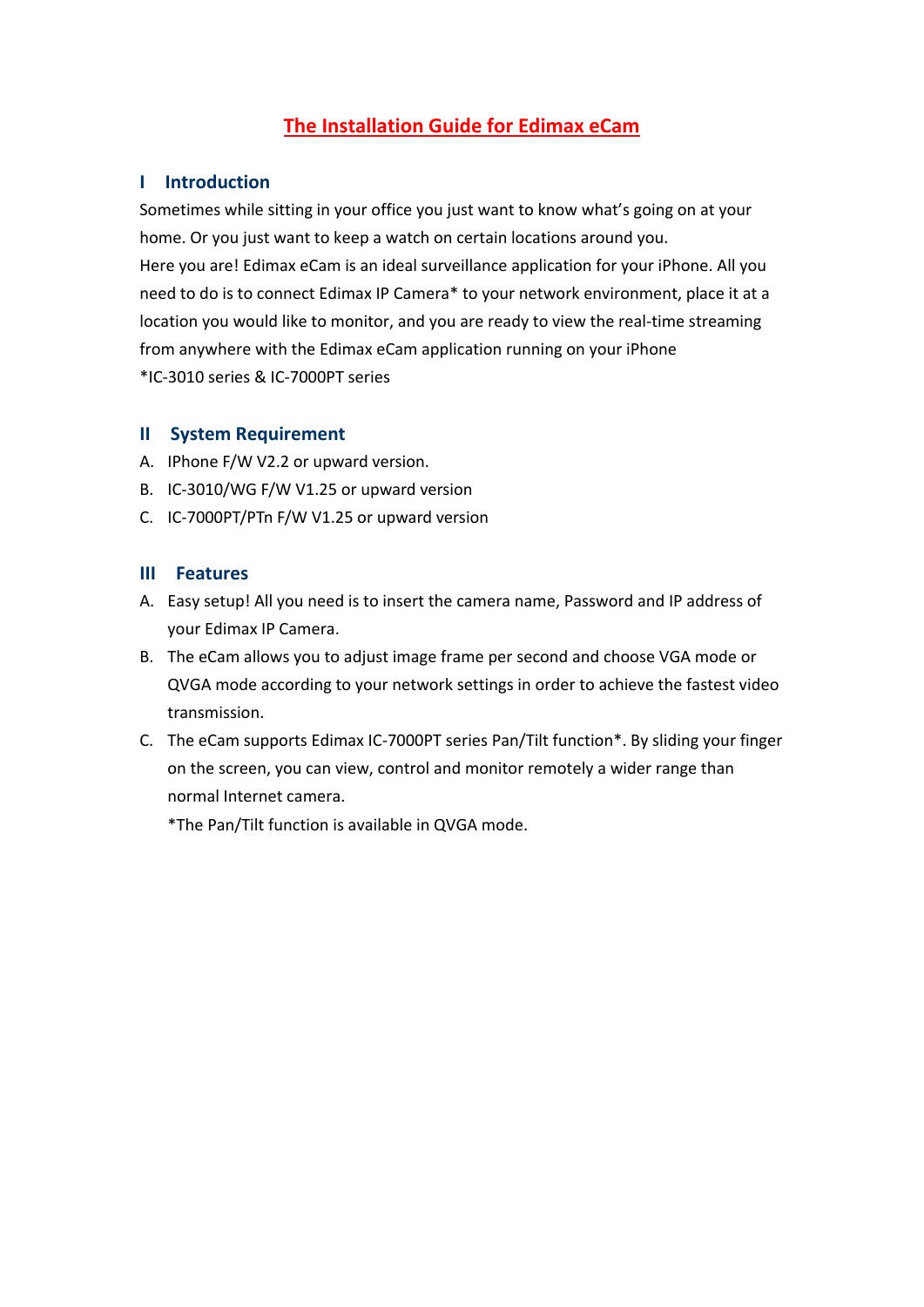## **IV Steps for Installation**

1. Open the **App Store** on your device



2. On the search bar, type "**ecam**"

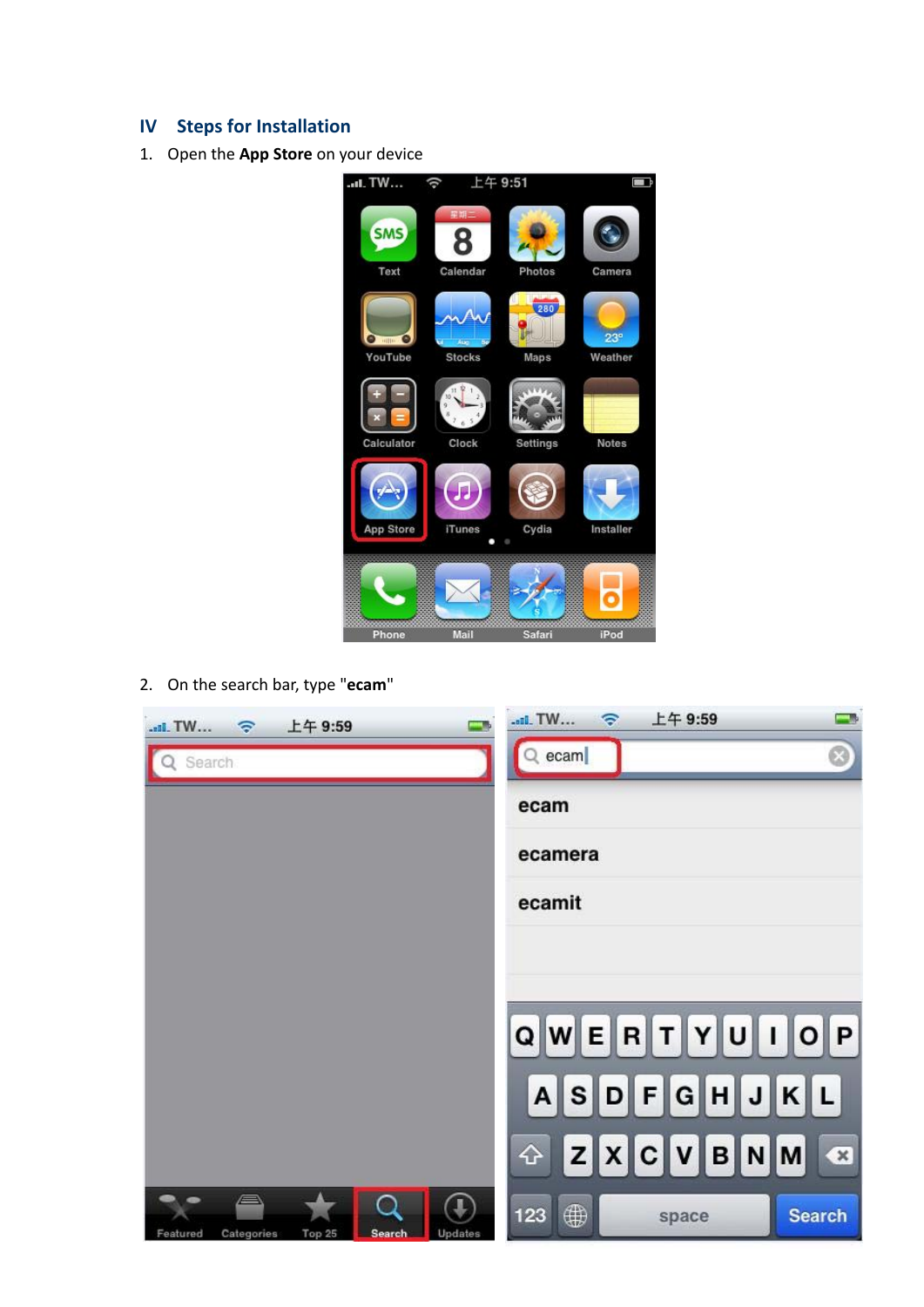#### 3. Select "Edimax Ecam"



4. Click the "Install" button